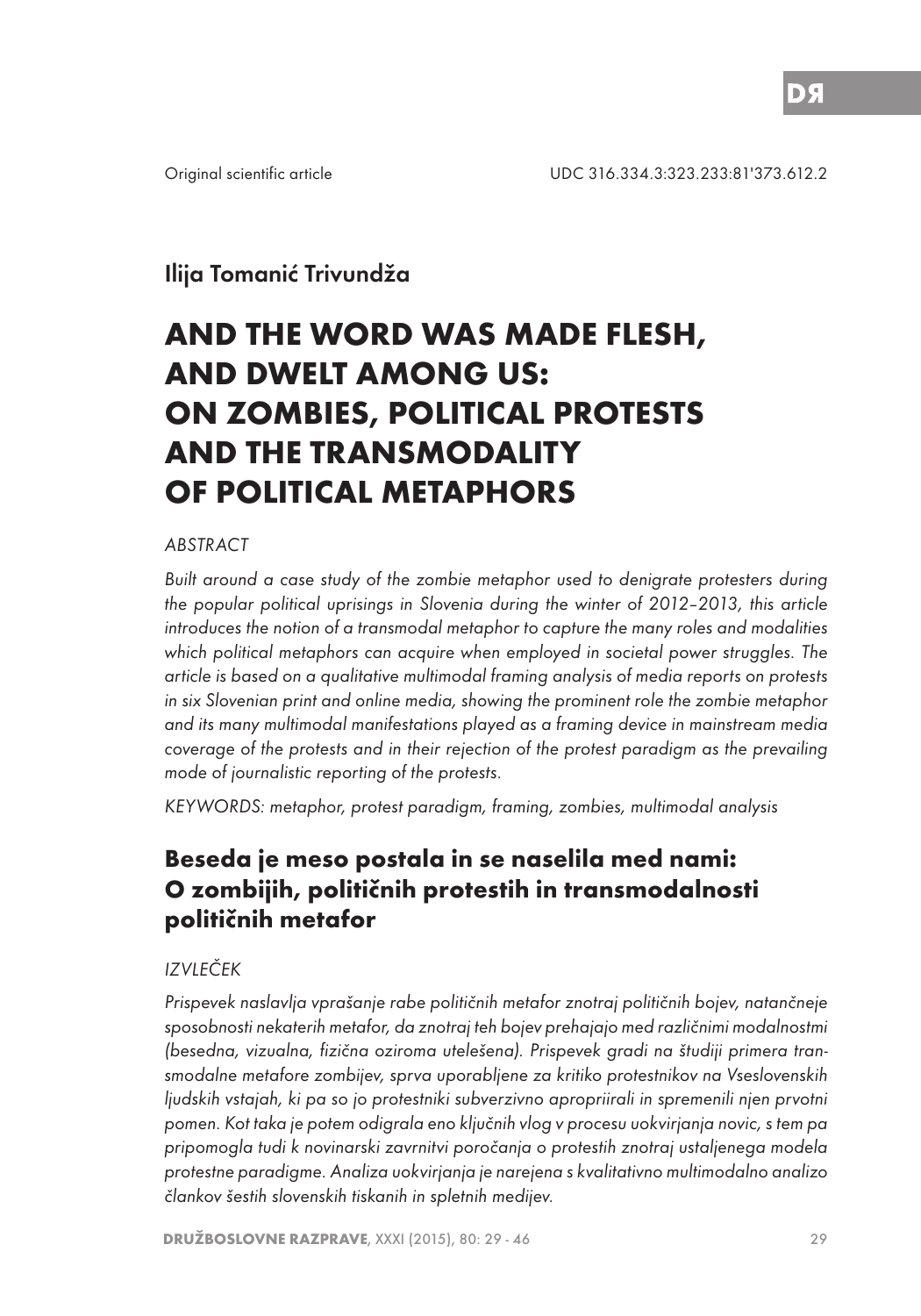KLJUČNE BESEDE: metafora, protestna paradigma, uokvirjanje, zombiji, multimodalna analiza

## **AND THE WORD WAS MADE FLESH, AND DWELT AMONG US: ON ZOMBIES, POLITICAL PROTESTS AND THE TRANSMODALITY OF POLITICAL METAPHORS1**

In today's political struggles, tweets are turning more and more into some kind of Molotov cocktails, which the government is throwing into the masses. A tweet is an amateurish, hastily produced weapon, though its use can have great impact. It is usually thrown into the masses to scare them or to create confusion. Renata Salecl, Twitter molotov

## **1 Introduction**

The aim of this article is to demonstrate the need for a complex, transdisciplinary approach to the study of political metaphors. This is an approach which not only explains the meaning of structural or creative metaphors and their underlying potential to structure social reality but that can accommodate the dynamic "life" of political metaphors: their potential transformations in terms of meaning, form (modality) and use for the duration of a given political event. Interest in the study of (political) metaphors has been growing since the early 1980s within the framework that came to be known as Conceptual Metaphor Theory (CMT). This theory postulates that metaphors are not merely "an ornamental aspect of language but a fundamental scheme by which people conceptualise their world and their activities" (Gibbs 2008: 3). The theoretical and empirical research that followed was not simply about the various metaphors by which we live, to paraphrase the title of Lakoff and Johnson's (1980) pioneering work, but primarily about the fact that we live by the metaphors—that human cognition and information processing are essentially metaphorical. Yet the fact that the metaphorical permeates politics was widely acknowledged before the advent of CMT. This awareness dates back to the pioneering research on political propaganda and early inquiries into the function of symbolism within the domain of politics. The paradigmatic shift that CMT brought about was to treat the metaphors not as distortions of political discourse but as its inevitable, constitutive components. Put differently, CMT claims that politics, and by extension the political, cannot be non-metaphorical. However, as the field developed, several scholars started pointing out the shortcomings of its predominant "focus on verbal manifestations of conceptual metaphors" (Forceville and Urios-Aparisi 2009: 12), arguing for the need to overcome the "textual bias" and monomodal approach to the study of metaphors (e.g. Forceville 1996; El Refaie 2003). Over the last two decades, this broader conceptualisation of metaphors has been pursued through the concept of multimodal metaphors, generally defined as "metaphors whose target and source are each represented exclusively or predominantly in different modes"

<sup>1.</sup> This article is part of the project Mediatisation of public life: controversies in the sphere of politics and everyday life financed by the Slovenian Research Agency.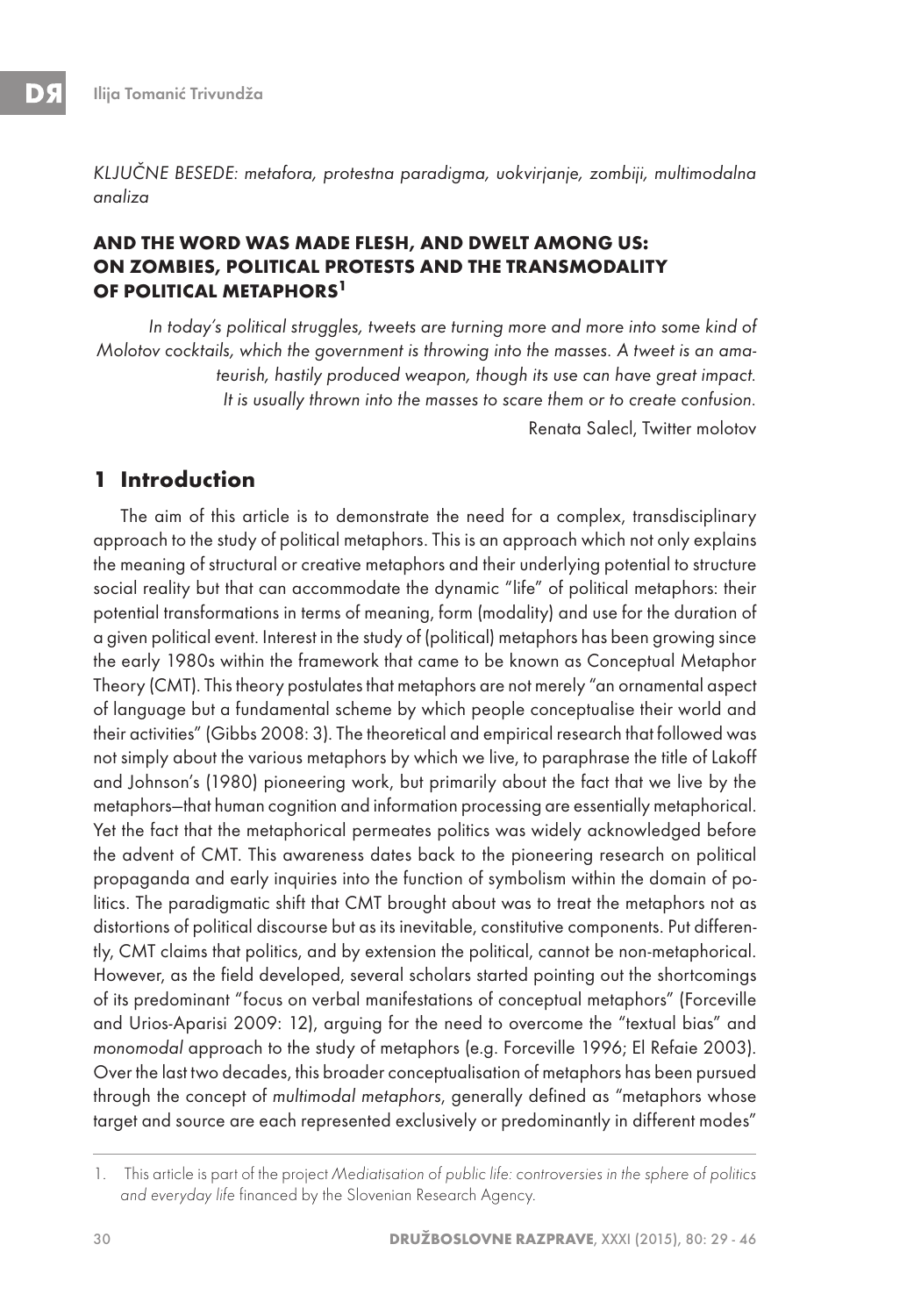that include pictorial, written and spoken signs, gestures, sounds, music, smells, tastes and touch (Forceville 2009: 23-24).

The present article builds on this body of work (that has often been developed outside the field of CMT, for example, within discourse studies) by adding another layer of complexity. Building on a case study of a zombie metaphor that was initially used to denigrate demonstrators during the 2012–2013 mass political protests in Slovenia, the article introduces the concept of a transmodal metaphor to expose the shifting role and changing manifestations of the zombie metaphor during the three months of protests namely, its ability to move between different modes, migrating from monomodal verbal utterances on Twitter to monomodal pictorial signs and multimodal representations on protest banners, lampoon film posters or political cartoons, to embodied performances by protesters masked as zombies. The aim of the article is not to provide a definite template for the investigation of transmodal metaphors but to highlight the potential focal points of such research by building on the case study of the zombie metaphor. Moreover, it makes a case for a trans-disciplinary approach to the study of metaphors by bringing together the conceptualisation of metaphors in cognitive linguistics, social movement theory's focus on repertoires of contentious action and the protest paradigm, and visual culture's emphasis on the communicative power of images under the conceptual umbrella of framing.

The article is structured as follows. First, it briefly describes the protests. This is followed by a presentation of framing as the theoretical framework for investigating the role which the zombie metaphor played in the media coverage of the protests. The next section analyses the meaning of the zombie metaphor. This is followed by a qualitative analysis of the media framing of the protests from the perspective of the protest paradigm. The results of the framing analysis are then opened up with a discussion of the connection between transmodal metaphors and the growing popularity of the carnivalesque repertoire of contentious action.

# **2 Uprising of zombies—building a case for a transmodal metaphor**

Between November 2012 and March 2013, Slovenia was a site of ongoing political protests against (the corruption of) the political elites on a magnitude which the country had not experienced since it gained independence in 1991. The protests, which later came to be known as "people's uprisings," were a series of demonstrations organised mainly through social networks (mostly through Facebook) in which a variety of social groups, citizen initiatives and individuals from across the social strata participated. Unlike other forms of organised political struggle at the time—such as protests by trade unions or students and academics against the introduction of stark austerity policies and public sector budget cuts promoted by the right-wing coalition government led by the Slovenian Democratic Party (SDS) and its Prime Minister Janez Janša—the uprisings appeared to be popular, decentred contestations of political power, resonating with the zeitgeist of recent "Facebook protests" and "Twitter revolutions." The protests started in November 2012 in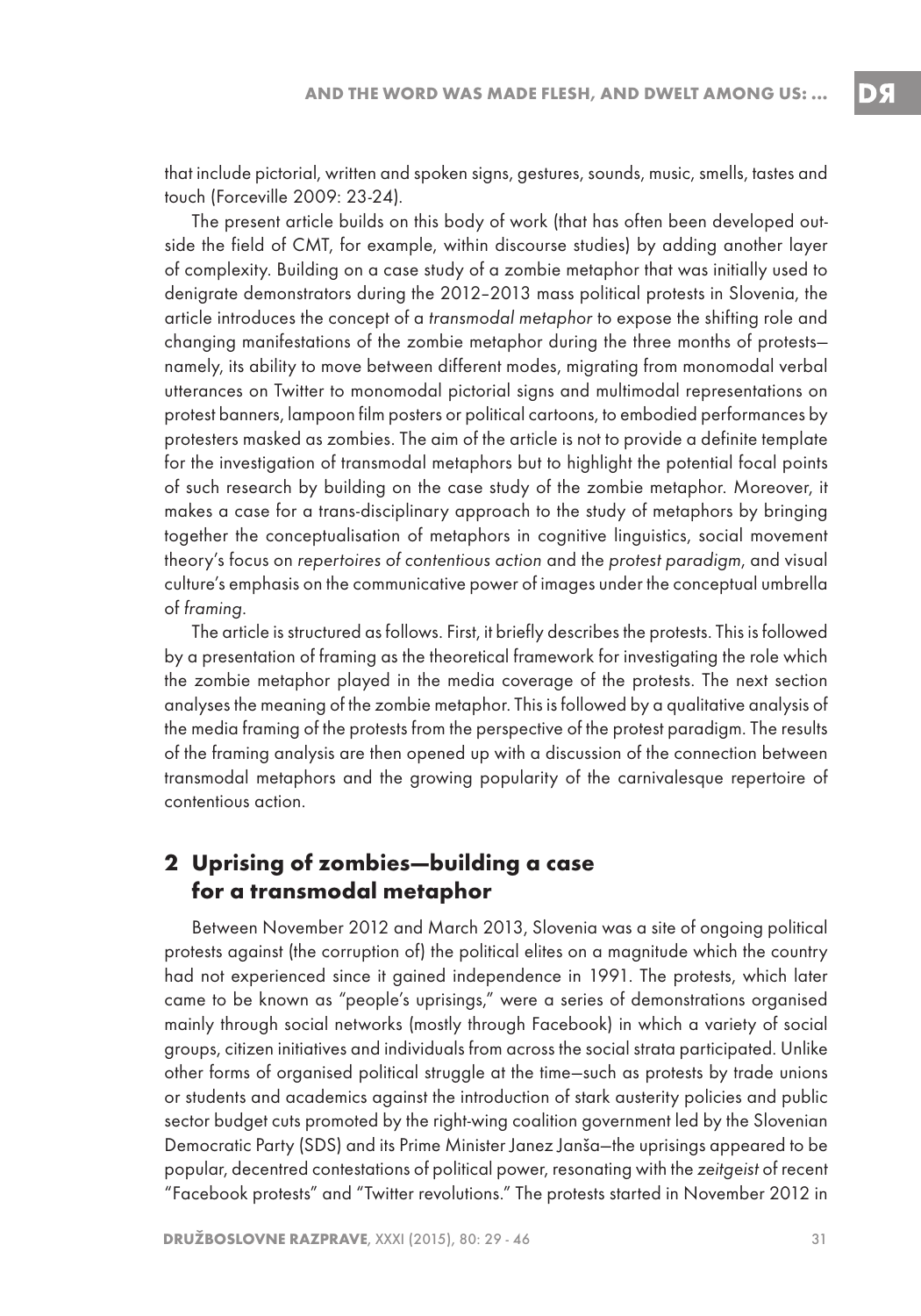Slovenia's second largest city, Maribor, against the "corruption octopus" of mayor Franc Kangler, but by December they had outgrown their regional scope and had turned into country-wide protests against the corruption of the political elites. The first central demand of this popular contestation of and discontent with the political system was for the accountability of the political elite irrespective of ideological affiliation; subsequently, the list of demands was expanded to include "more democracy," "new faces" in politics and the protection of the welfare state. Although the discontent was directed at the political elites from both sides of the polarised Slovenian political spectrum, the protesters also specifically articulated their demands in relation to the stark austerity policies implemented by the SDS-led government, its promotion of neoliberal social reforms, and what was perceived as the increasingly authoritarian rule of Prime Minister Janez Janša.

The first All Slovenian People's Uprising (Vseslovenska ljudska vstaja) that took place on 21 December 2012 can be seen as a nation-wide crystallisation of the above-mentioned consensual demands, to which diverse social movements and initiatives would add layers of their more specific agendas and demands. As mentioned above, the uprisings were decentred, a palimpsest of contesting voices, which presented a problem for journalists covering the events as well as for the police and their attempts to control the events. Although a coordination committee was formed, and certain social movements, initiatives, groups and individuals were increasingly being identified (by the media) as representing the movement, the organisation of protests remained decentred, challenging the police in their search for the organisers of the officially unannounced (and, hence, from their perspective, illegal) protests. Between December 2012 and March 2013, four All Slovenian People's Uprisings took place before the movement eventually lost momentum subsequent to the institutional resolution of the political crisis. Following the waves of public discontent and the publication of the report of the Commission for the Prevention of Corruption which accused Prime Minister Janša of corruption, three of the five political parties left the coalition government, Janša's cabinet received a no confidence vote on 27 February and the new government (with the SDS now in opposition) was elected on 20 March 2013.

The zombie metaphor was initially launched on Twitter by the SDS as a comment on the first All Slovenian People's Uprising. The tweet—#vstaja ? Communist international, rhetoric of civil war, totalitarian symbols? Uprising of zombies, not People's uprising!!!—was one of several comments that the SDS posted on its Twitter profile on 21 December 2012, interpreting the protests, questioning the protest slogans and critiquing the reporting of journalists. Of all the tweets posted in relation to the first uprising, it was the zombie metaphor that caught the most public attention, and the first responses of the protesters to the "insulting tweet" were published during the protests. At the same time, the SDS's tweets also became the subject of news reporting, migrating from the domain of social media to that of mainstream media. Simultaneously, the Web users appropriated the monomodal textual metaphor and transformed it into a multimodal metaphor by creating humorous adaptations of zombie film posters, where the heads of the Prime Minister, his wife and government ministers were pasted onto the original film posters. By 22 December 2012, when Slovenian cultural organisations and artists organised their protest festival to oppose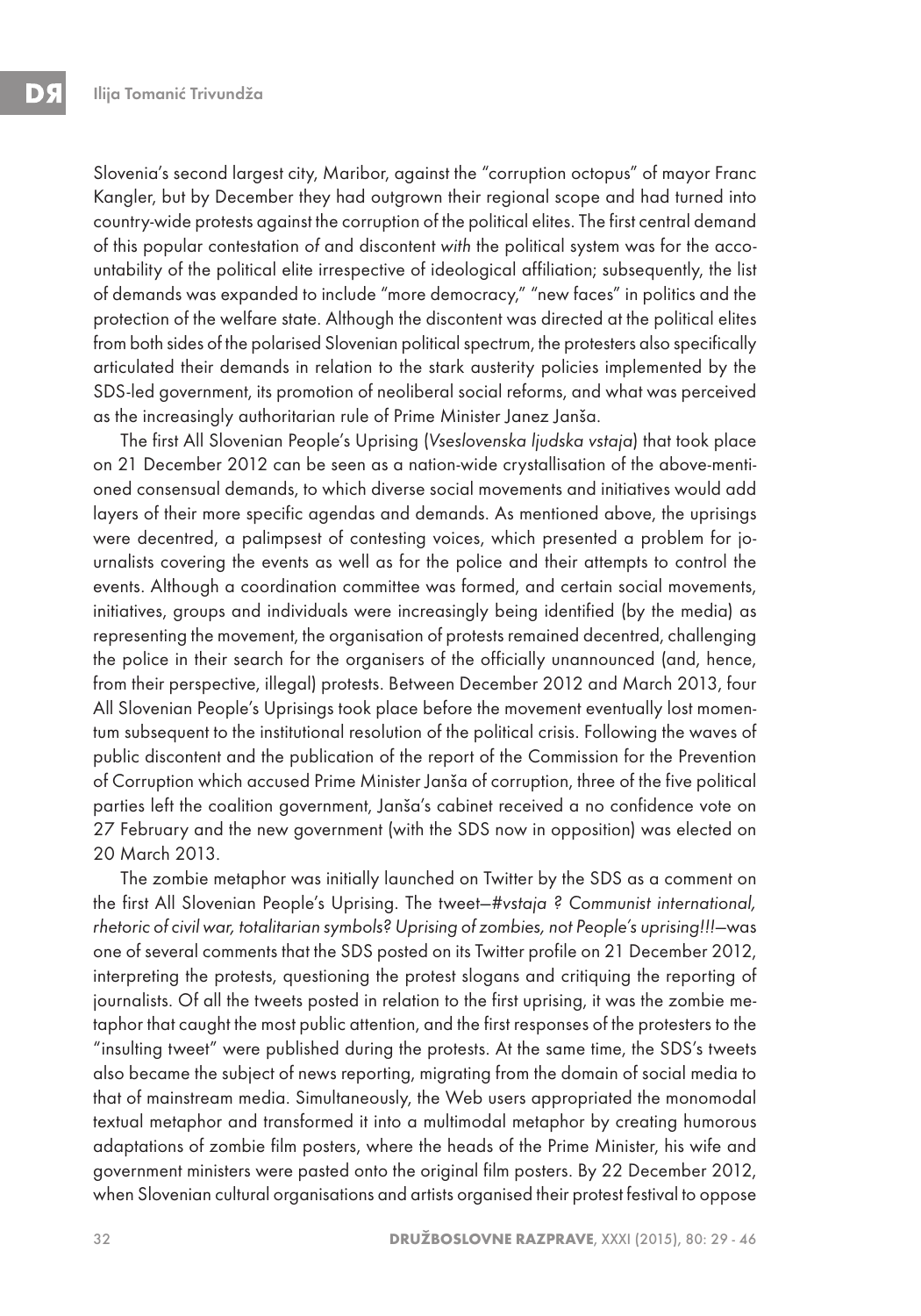government budget cuts for the funding of cultural productions, the metaphor had migrated to yet another modality, as a number of protesters attended the demonstrations dressed up as zombies. Thus, what started as a monomodal verbal metaphor quickly became an embodied, material metaphor. At the second All Slovenian People's Uprising on 11 January 2013, the number of zombie protesters was much larger, and these zombified protesters came to lead the protest march through the streets of Ljubljana. During the following two uprisings, their performances and interventions became a staple of protest performances—and one of the focal points of the visual coverage of the protests. Although the visual iconography of the protests included other "standard elements," such as the black and white "gotof si" ("you're done") posters with portraits of politicians, the large, white, origami-style masks and the clutched fist logo, zombies became one of the central visual and verbal signifiers of the protests.

The zombie metaphor was appropriated by the protesters in two main ways—it was either playfully embraced and worn as a badge of pride (e.g. Facebook users would add the word zombie to their names or zombify their profile photographs) or inverted, claiming that the "real" zombies were members of the political elite (images of zombified faces of leading politicians, especially of Prime Minister Janez Janša, became the staple of the protest banners). The slogans of the protest banners also frequently played with the metaphor, which quickly became part of the vernacular, political cartoons, journalistic commentary and political analyses. The "life" of the zombie metaphor, however, did not end with the resolution of Janša's government at the end of February 2012. Although markedly less visible than during the uprisings, zombies lingered long after the protests ended, in media as visual or textual references, until the 2012–2013 protests in political analyses, articles, books and photographic exhibitions and contests. Occasionally, they could be spotted at smaller protests organised from March 2013 onwards, serving as embodied visual reminders of the dormant potential of an active citizenry. The metaphor of the living dead was even given an "afterlife" in the form of a self-proclaimed religious movement named Trans-Universal Zombie Church of the Blissful Ringing, dedicated to the eradication of political corruption, which has remained active since its founding in March 2013.

The many "lives" of the zombie metaphor clearly indicate that if we are to understand the role of political metaphors in structuring the political, the conceptual framework employed should accommodate the dynamism of its potential transformations both in terms of modalities and in relation to its temporality. If we understand politics as a site of ongoing struggle over positions of power and (temporary) fixations of interpretations of social reality, political metaphors need to be seen as an integral part of these culturally and historically specific discursive practices, of their dynamism and of their durée. If metaphors are indeed more than simply "an ornamental aspect of language," if they are instrumental to how we think and act, since they structure our conceptualisation of the world, as Lakoff and Johnson (1980) famously claim, they need to be scrutinised within broader conceptual frameworks that account for the dynamism of their uses and incorporate both the multimodality and transmodality of the metaphors, such as various forms of discourse analysis or framing, which is the approach adopted in this paper.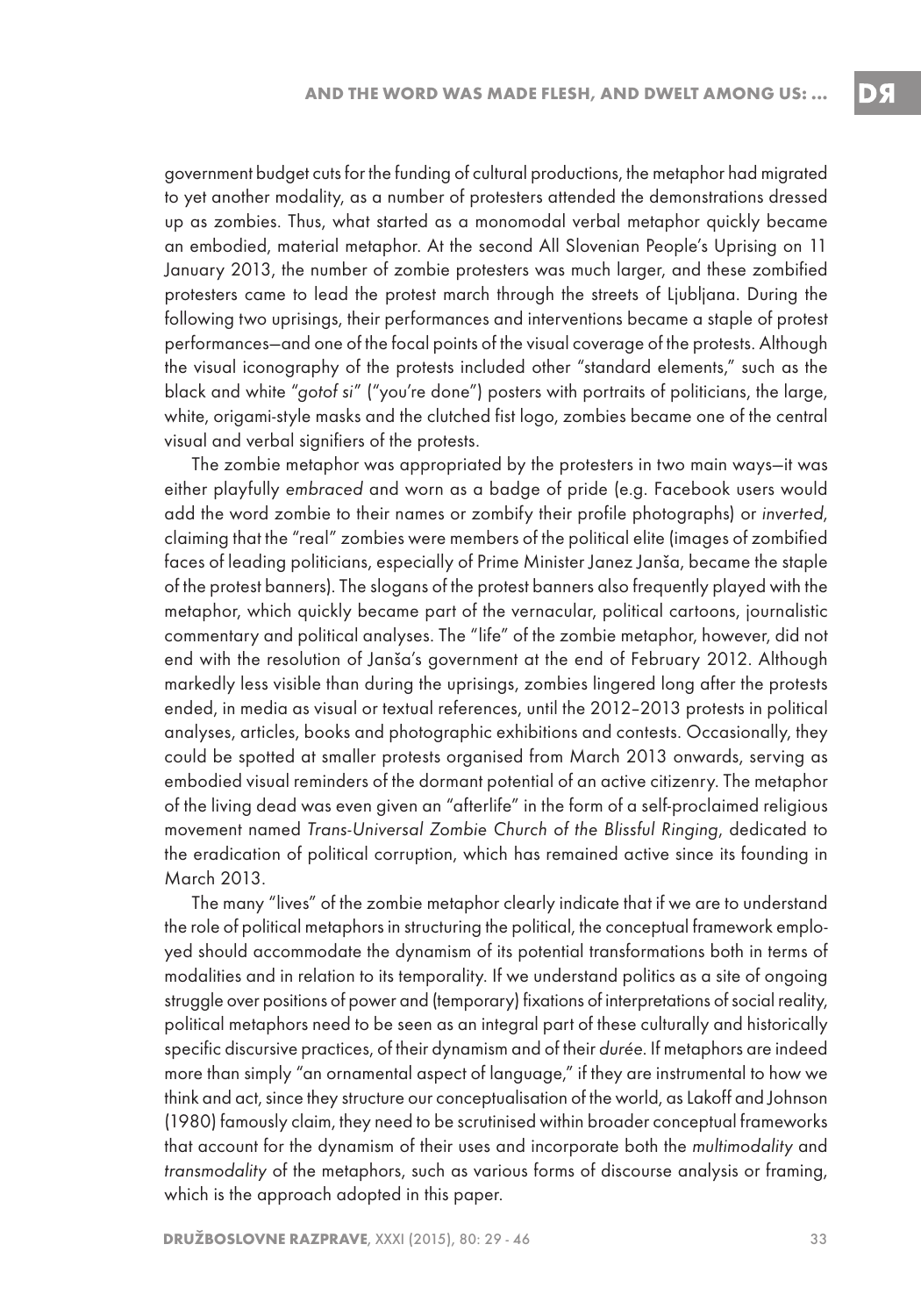### **3 Framing the protests**

Framing is best seen not as a theory or a research paradigm but as a mid-range theoretical concept that enables the integration of different concepts and theories into the analysis of the processes of mediated communication. Although there is no overarching definition of framing, there is a set of underlying assumptions that most attempts to define it share. As Reese (2001: 11) argues, "Framing is concerned with the way interests, communicators, sources, and culture combine to yield coherent ways of understanding the world, which are developed using all of the available verbal and visual symbolic resources."

One of the central arguments for the adoption of framing for studying political protests is that communication is a central characteristic of this type of political action—the protest itself is a communicative act while, at the same time, the media communication about the protests is necessary and constitutive of the building of societal awareness of the protests. Since proportionally only a small number of citizens participate in the protests, for most of the population, the protests exist in and through mediated communication. The success of the protests, thus, to a large degree, depends on how the events and demands are communicated to the general public, and although this communication process is no longer fully dependent on mass media, social movements cannot solely rely on self-mediation "to mobilize political support, to increase legitimation and validation of their demands and to enable them to widen the scope of conflict beyond the likeminded" (Cammaerts 2012: 119).

Thus, the issue of framing—on how mainstream media select and present news to the general public and centres of symbolic social power—remains of central importance to the success of social movements or, in our case, of protesters. In one of the most widely adopted definitions, framing is defined as the process of selecting "some aspects of a perceived reality and make them more salient in a communicating text, in such a way as to promote a particular problem definition, causal interpretation, moral evaluation, and/ or treatment recommendation for the item described" (Entman 1993: 52), whereby this "selection" is done in such a way as to contextualise a given event within a pre-existing cognitive schema. One strand of framing, within which this article positions itself, focuses on the question of how this selection is achieved through various framing devices—"specific linguistic structures such as metaphors, visual icons, and catchphrases that communicate frames" (Reese 2009: 19; my emphasis). These framing devices, such as metaphors, activate cognitive schemas that make up cognitive frames—configurations of salient attributes that help individuals process and retrieve information (Scheufele and Scheufele 2010: 116). Framing is not to be equated with the notion of journalistic bias—it is an inevitable part of the news narration process—of the need to select and structure information, of production routines and journalistic values, but also as a result of journalists' dependency on sources, which often compete to promote different causal or moral interpretations of the events. In the process of news reporting, the journalists not only interpret and select the frames of competing social actors but also structure the events according to their own pre-existing frames, overlaying the "provided" frames with "narratively functional frames" and pre-existing macro-cultural frames. Thus, several authors distinguish between different frame types: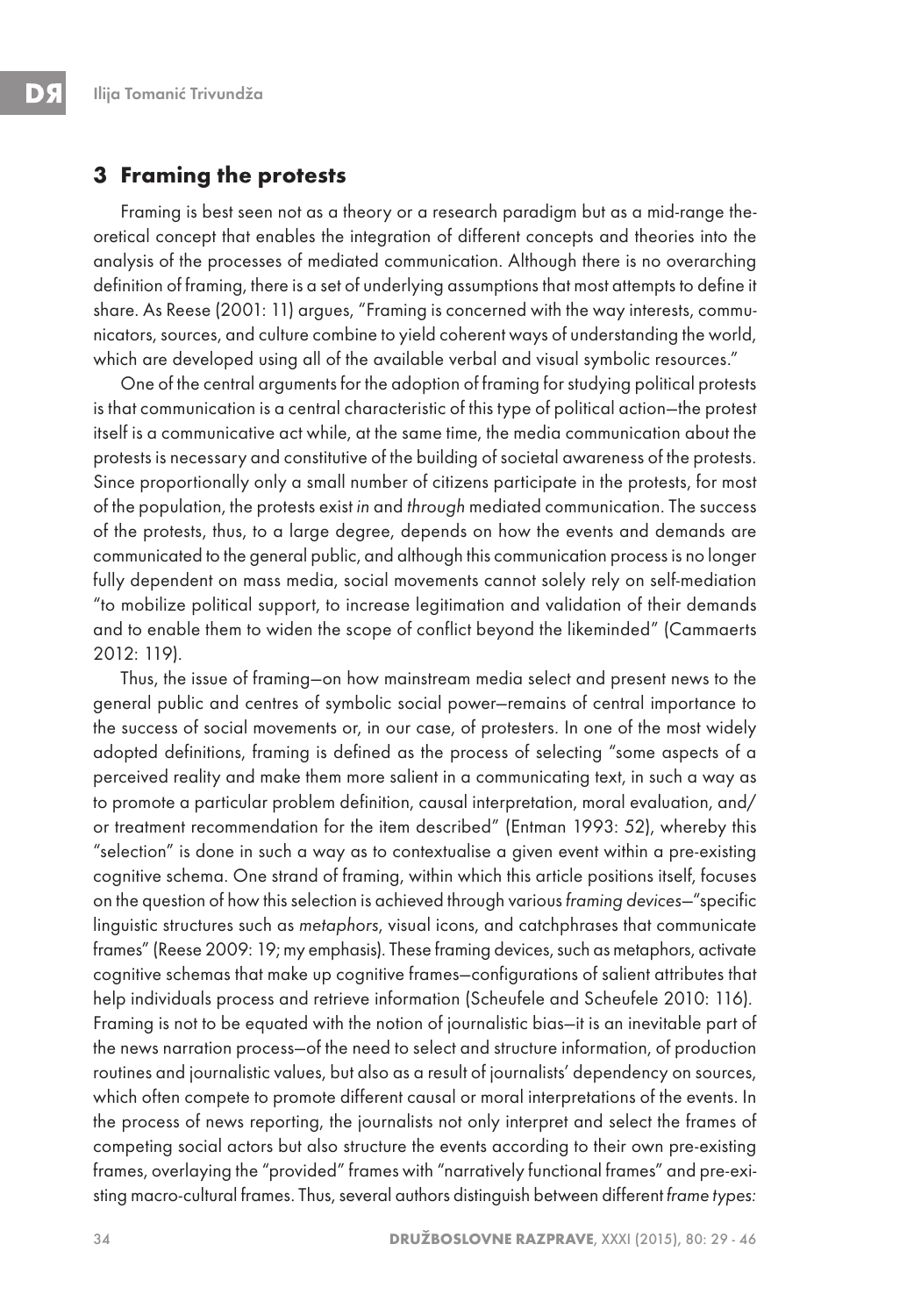(1) macro-level frames, also referred to as journalistic frames (Snow and Benford 1992), which are closer to narrative strategies (e.g. conflict or horserace frame); (2) meta-frames or enduring (cultural) frames (Gamson and Modigliani 1989) that can be applied across different events (e.g. archetypal themes, such as villain vs. hero, or culturally-specific ones, such as Orientalism); and (3) the more micro-level, event-specific frames. Framing theory also accounts for the dynamics and multilayeredness of the framing process through the concept of frame phases. In cases where reported content cannot be immediately subsumed within one of the pre-existing frames, the news reporting will go through various phases: (1) the definition/conflict phase, where social actors will try to gain media attention and establish "a specific point of view as an appropriate frame for the issue"; (2) the resonance phase, during which a particular frame will become ascendant when it "resonate[s] with the values and experiences of the public"; and (3) the equilibrium or resolution phase, which will be marked by the establishment of a dominant frame (Miller and Parnell Riechert 2003: 111-113, cf. Entman 2004: 48). The establishment of a dominant frame does not imply the end of framing contestations: although the dominant frames tend to be persistent interpretations, they are not permanent and can be challenged by the emergence of new information or salient framing devices, such as images or metaphors, particularly if they resonate with a commonly shared sentiment.

The notion of frame contestation is particularly important in contemporary communication environments, where traditional media institutions no longer have a monopoly over public communication but operate within a cacophonic communicative environment of web- -based self-communication, where they willingly or unwillingly compete with voices "broadcasted" through social media platforms, such as Facebook or Twitter. These platforms, especially Twitter, have recently become associated with the potential for democratising public communication, serving as an alternative channel for gathering and disseminating information and promoting alternative voices, especially under political regimes that limit the freedom of the media (e.g. Meraz and Papacharissi 2013; Lim 2012; Burns and Eltham 2009). However, Twitter also represents an alternative media infrastructure for established political actors, giving them not only a high degree of control over the content, timing and style of communication but, due to the production routines of the mainstream media, also a privileged position in public discursive struggles. In particular, the existing research on the use of Twitter for political communication indicates a tendency to use the platform for the one-way transmission of information (e.g. Golbeck et al. 2010; Larsson and Moe 2011; Graham et al. 2013). Thus, political actors do not primarily adopt Twitter because of its potential for facilitating access to and interaction with the citizens but because it has become part of the "ambiental" practices of the information gathering and sharing (Hermida 2010) of important public figures, opinion leaders and especially journalists. Consequently, for established political actors, tweets become the tightly observed gates through which their opinions and frames can enter the mainstream media. Such use of Twitter enables political actors much more "free" expression of opinions and value judgements, and it opens up space for commenting among competing political actors, which would be unacceptable if expressed via other communication channels, often bordering on defamation or hate speech. It also offers them the opportunity to interpret or challenge

DЯ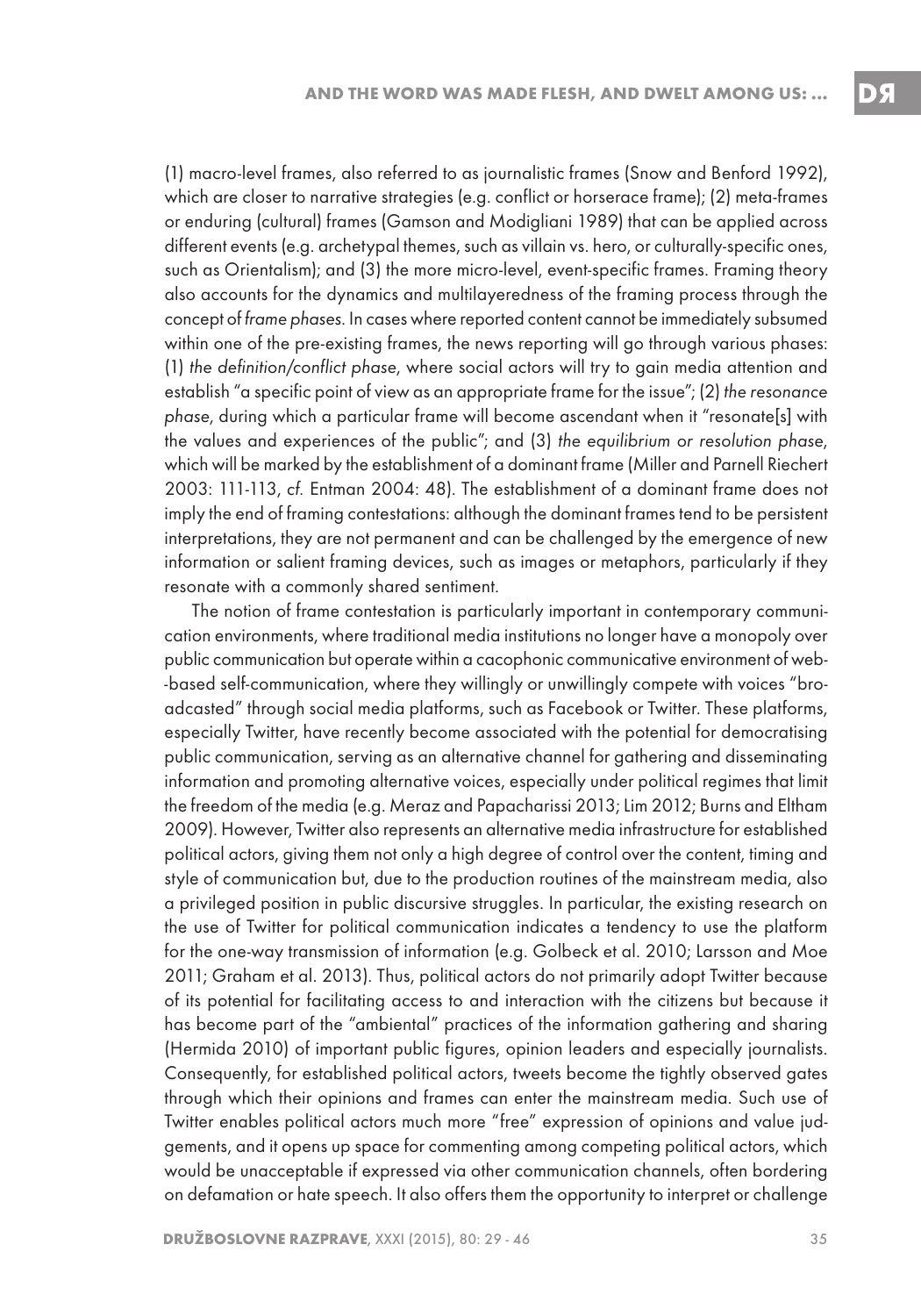the media agendas and media frames, leading to what McCombs (2005) describes as intermedia agenda setting.

The SDS's tweeting on the first All-Slovenian People's Uprising is an illustrative case of this type of communication, of using social media to engage with frame contestation. In a series of tweets, the political party offered its evaluative interpretation of events in an attempt to (re)frame the protests, launching what would become a potent framing device (the zombie metaphor), attacked its political opponents attending the event and openly critiqued journalists and their reporting of the events. Previous practices of the SDS in its use of the platform, the relatively scarce interaction the zombie tweet produced on Twitter (it received only 5 likes and 14 retweets as well as 29 negative comments with which the party did not engage), and its quick rebroadcasting by the mainstream media also point to the fact that the tweet's primary target audience was not general Twitter users or party supporters but the journalists. Commenting on the protests and the use of social media by protesters and the government, quoted in the epigraph to this article, Renata Salecl (2013) vividly described tweets as "turning more and more into some kind of Molotov cocktails, which the government is throwing into the masses" in order to create panic and confusion. However, both the case of the zombie tweet and research on the political uses of Twitter seem to indicate that the primary target of these "amateurish, hastily produced weapons" was not the masses but the journalists, for it seems that in order to have a significant impact, the Molotov tweets needed the amplifying power of the mainstream media. Furthermore, the fire that they ignited might not necessarily have been that of panic or confusion but of mobilisation.

# **4 Zombie metaphor as a framing device**

From the framing perspective, the zombie metaphor is a framing device employed by one of the social actors in order to promote a particular problem definition, causal interpretation and moral evaluation of the event, whereby the selection of certain aspects of the social reality is done in such a way as to contextualise a given event within a pre-existing cognitive schema. In the case of the SDS tweet, this pre-existing cognitive schema was that of the ongoing conspiracy of the former communist elite and its supporters dominating Slovenian politics and the economy from the backstage. The SDS has been using several catchphrases (framing devices) since the mid-1990s to designate what it perceives as a failed transition, the most widely used being udbomafija (coined from the abbreviation of Yugoslav secret service UDBA and mafia) and strici iz ozadja ("uncles from behind the scenes"). This meta-frame of ongoing communist conspiracy has been continuously evoked by the more micro-level, event-specific frames and framing devices. One such example would be the catchphrase opankarsko novinarstvo ("opanak journalism"), coined from the expression for traditional Serbian peasant footwear and used to critique journalistic reporting.

The zombie tweet openly served three of the four main framing functions defined by Entman (1993)—namely, the promotion of a particular problem definition, causal interpretation and moral evaluation. By increasing the salience of some aspects of the protest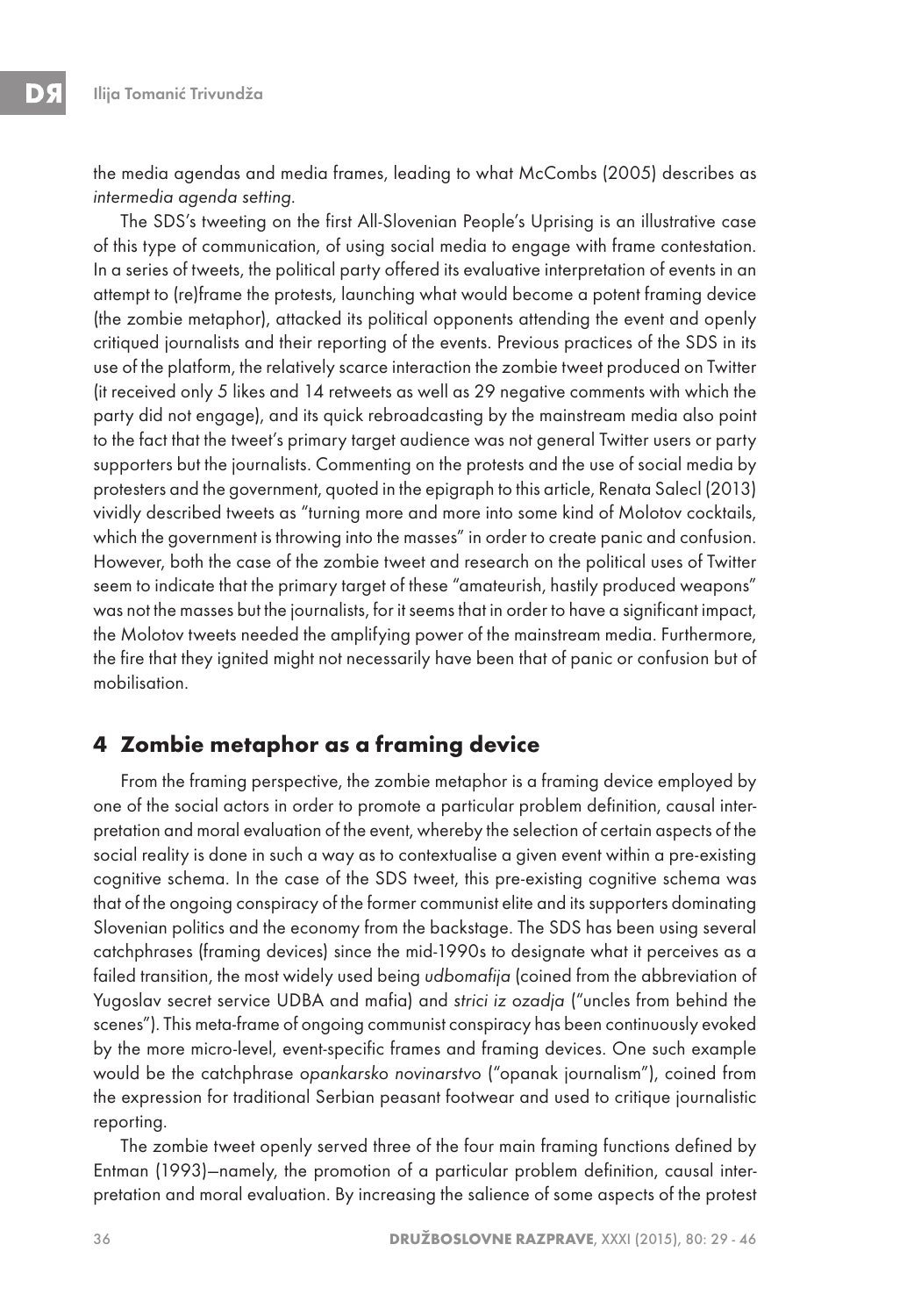(exposing only the overtly leftist political iconography displayed by a minority of the protesters), the SDS attempted to delegitimise the demands put forward by the protesters. The metaphor PROTESTERS ARE ZOMBIES evokes the schema of manipulation by the former communist elite, delegitimising and even inverting their demand for the change of the political elites. Denouncing their autonomous agency, the protesters are pronounced to be mindless agents of the former (dead) regime—the living dead returning from the other world in order to haunt the living. The SDS' choice of the zombie metaphor as a framing device for contesting an emerging news frame and building an alternative interpretation of the uprisings is not as unusual as it might appear. Although it has no direct resonance with Slovenian culture or history, zombies are instantly recognisable members of the global popular culture's pantheon of monsters, whose mention quickly conjures up images of slow-mannered, blood thirsty automatons from horror films, and the immediacy of the responses to the SDS's tweet by both citizens and mainstream media testifies to its quick recognisability and global cultural resonance.

Zombies were "born" out of a misrepresentation of Haitian voodoo rituals in 1930s Hollywood horror films and can be seen as a specific ideological construct, an allegoric mix of political, economic, cultural and religious anxieties of the early  $20<sup>th</sup>$  century–anxiety that a successful slave rebellion would result in the reverse enslavement of the white population (Bishop 2010, cf. Kee 2011). Although zombies initially served a particular ideological function within a specific socio-economic worldview, they quickly proved that they can travel well across time and cultures. The genre has undergone a number of transformations since its initial appearance on the silver screen, and it was most influentially redefined by film director George A. Romero, starting with the low-budget production, Night of the Living Dead (1968). The ongoing redefinitions of the genre, evident also in Romero's own opus, points to the symbolic potential and ongoing relevance of the zombie metaphor. Thus, after the temporary decline of the genre in the late 1980s and 1990s, the 2000s witnessed an unprecedented revival. The number of (US) popular culture texts and products on zombies, ranging from films and TV series to computer games and even perfumes, has grown exponentially compared to other popular culture monsters, signalling that zombies might be an ideal metaphor for reflecting the "prevailing social anxieties—such as oppression, violence, inequality, consumption, and war" (Bishop 2010: 207, cf. Lauro 2011) in the post 9/11 era.

As an allegoric metaphor, the zombie is a mix of more generic, universal anxieties linked to the loss of subjectivity and death, with specific cultural or political concerns about the radically endangered present. Regardless of their many incarnations, zombies are essentially characterised by the losses of autonomy and volition, which can be the result of either enslavement or infection. A zombie is a character that has lost an essential component of what makes him or her human. The second central characteristic of zombies is that they—since they lack essential humanness—also lack any capacity for cognitive processing or emotional affection. The living dead are characterised by a non-functioning, rotting brain, which accounts for their low intelligence and instinctive behaviour. They are also ruthlessly cruel; they subject their victims to extreme violence, not by killing them but by eating them alive. These two basic characteristics of zombies result in two additional

DЯ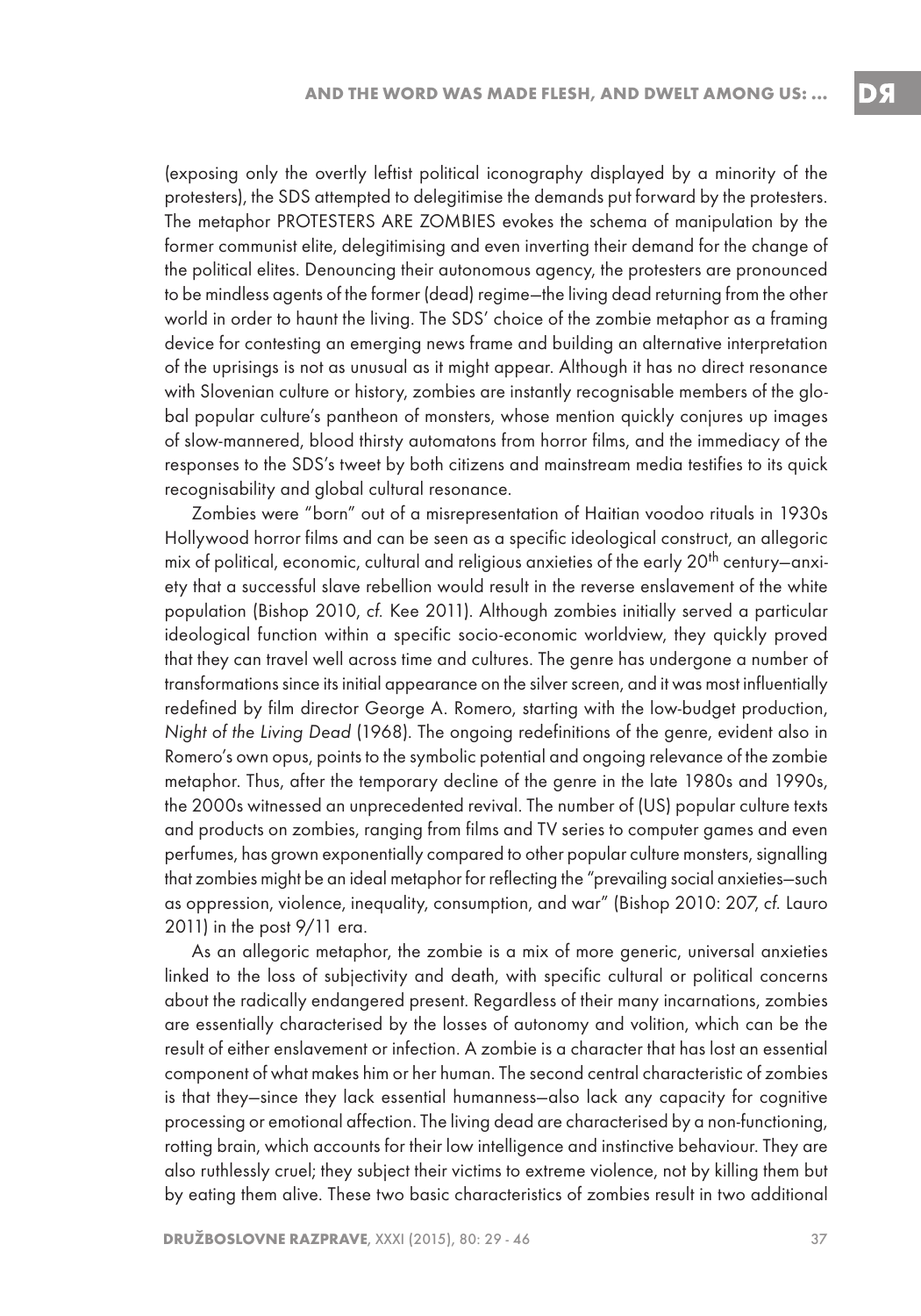implications. First, the loss of volition implies a loss of voice. Zombies merely fulfil the command of the zombie master or obey the cannibalistic instinct of the living dead. As they possess no consciousness, they cannot form opinions or value judgements, they cannot speak, and they have no ability to organise themselves; in short, zombies lack a voice. Second, the lack of rationality and emotionality also implies that there is no possibility for humans and zombies to coexist. "Zombies cannot be reasoned with, appealed to, or [be] dissuaded by logical discourse," argues Bishop; therefore, zombie narratives end with the total annihilation of either the living dead or the living (2010: 20).

Given these four implications, it is not difficult to see how the zombie metaphor resonated with the SDS's condemnation of the protesters. Through the use of the metaphor, the protesters are rendered voiceless automatons who, being unable to think, cannot form autonomous opinions or autonomously determine their actions, but instinctively and relentlessly fulfil the wishes of the slave master. Endangering the society as a whole, they threaten to devour the painfully gained Slovenian democracy, of which the SDS is a self- -proclaimed promotor and guardian, and which is embodied in the figure of one of the "heroes of Slovenian independence," Janez Janša.

## **5 Zombie metaphor and media framing of the uprisings**

The aim of this section is to highlight the role that the zombie metaphor played as a framing device in the process of the news reporting on the All Slovenian People's Uprisings. The section, thus, does not provide a typical (quantitative) framing study of media reports on the protests but rather offers a brief inductive multimodal qualitative overview of the ways in which the zombie metaphor was used to frame the media reports on the protests. The analysed sample included news items, analysis and political commentary in print editions of two main Slovenian daily newspapers (Delo and Dnevnik), two main online news websites (www.rtvslo.si of the public broadcaster TV Slovenia and www.24ur.com of the commercial broadcaster POP TV), and two political weekly magazines (Mladina [with a liberal leaning]) and Reporter [ideologically linked to the SDS]). The sample included diverse mainstream media outlets with different styles of reporting, political leanings and levels of professionalization. The time frame of the analysed sample was from 20 December 2012 to 10 March 2013, focusing on articles on the four All Slovenian People's Uprisings. In total, 149 articles published during this time frame were analysed by the author. In addition to this primary sample, articles published by the six media outlets between 12 November and 20 December were analysed to provide the temporal dimension and insight into the frame building and frame contestation phases.

The analysis focused on the interplay between the macro-level journalistic frames that could be related to routine journalistic reporting and event-specific news frames. Although the uprisings were a novel event in contemporary Slovenian political history and would therefore, in principle, need to undergo the definition/conflict phase of framing, they were also part of a familiar repertoire of contentious action (Tilly 1986). This made them susceptible to what is described in the social movement literature as the protest paradigm—a tendency of the mainstream media to negatively cover the activities highlighting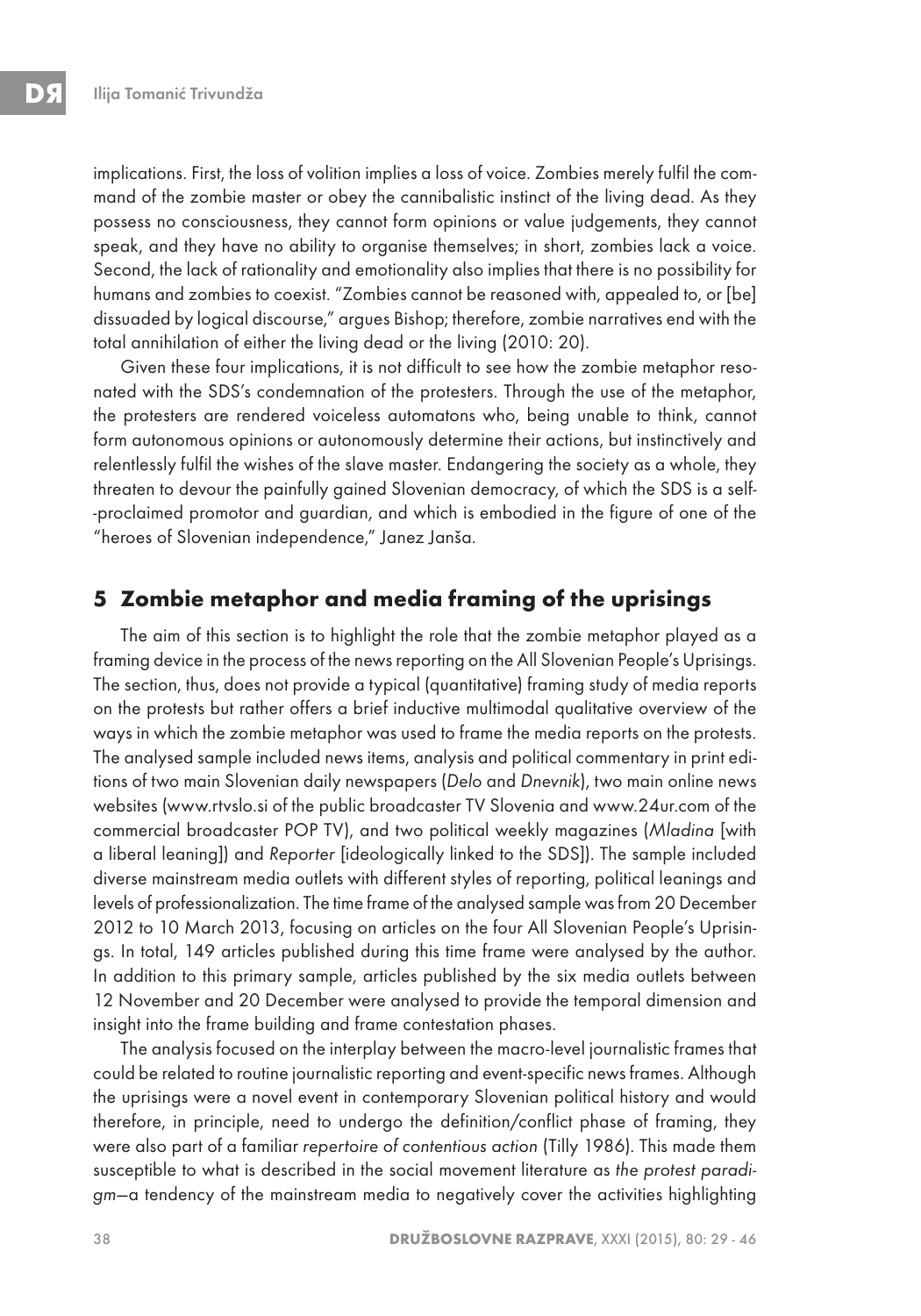social movements which challenge the established socio-political order. According to the protest paradigm, the media will tend to focus on protest action, conflict and violence, and through this obscure the issues being raised while simultaneously contributing to the marginalisation of the movement by presenting the actors involved as socially deviant or normatively different from the non-protesting audience (Chan and Lee 1984; McLeod and Hertog 1999). According to McLeod and Hertog (1999), the mainstream media reporting on protests will be characterised by (1) an overt reliance on official sources, (2) a normative invocation of public opinion (presenting protesters as a dissenting minority), (3) delegitimation (not explaining the issues), (4) demonisation (focus on negative consequences of protests) and (5) the use of the negative news frames of a crime story, riot or carnival, instead of a positive frame of debate (i.e. issues and arguments being raised). From the perspective of framing theory, the division between the issue-related and non- -related frames that McLeod and Hertog (1999) imply can roughly be mapped on the division between journalistic and issue-specific frames.

#### **5.1 The dominant journalistic frame and the reversal of the protest paradigm**

The analysis indicates that the reporting of the Slovenian print and online media on the uprisings does not easily fit the blueprint of the protest paradigm. The reports initially followed the structure of the protest paradigm, especially the initial reports on the protests in Maribor and the early December protests in Ljubljana, in which violence and a threat to national security (riot and crime story frames in McLeod and Hertog's typology) together constituted the predominant frame, in line with the analysis of the TV news framing (Mance et al. 2015). The dominance of riot and crime story over debate (demands of protesters) frame was particularly evident in the use of images, where scenes of violence, fire, smoke and teargas, of masked protesters throwing projectiles and interventions of the riot police were prominent in all media outlets, regardless of their political leaning and whom they blamed for the violence. Thus, two competing violence frames were in circulation—one advocated, for example, by the liberal weekly Mladina which focused on police brutality, while the pro-SDS weekly Reporter promoted the frame of violent protesters. This definition/conflict phase of the framing was also characterised by a reliance on official sources (representatives of government and police) and demonisation (focus on the damage caused by the protests). While delegitimation was not present in the "classical" sense of the protest paradigm—the issues and demands of protesters were explained and reported on—the focus on the violence delegitimised their demands as non-democratic, as "disrespectful toward the civilized rules of rational engagement set out by liberal representative democracy" (Cammaerts 2013: 526).

However, the resonance phase of the violence frame proved to be somewhat short- -lived. By mid-December, the riot and crime story frames—with the notable exception of Reporter—had been replaced by the debate frame. Although the riot frame did not disappear from the mainstream news coverage, it was overshadowed by the presentation of the demands and issues raised by the protesters. Thus, the media continued to report, both in words and particularly in images, on any incidents of violence or conflict between

DS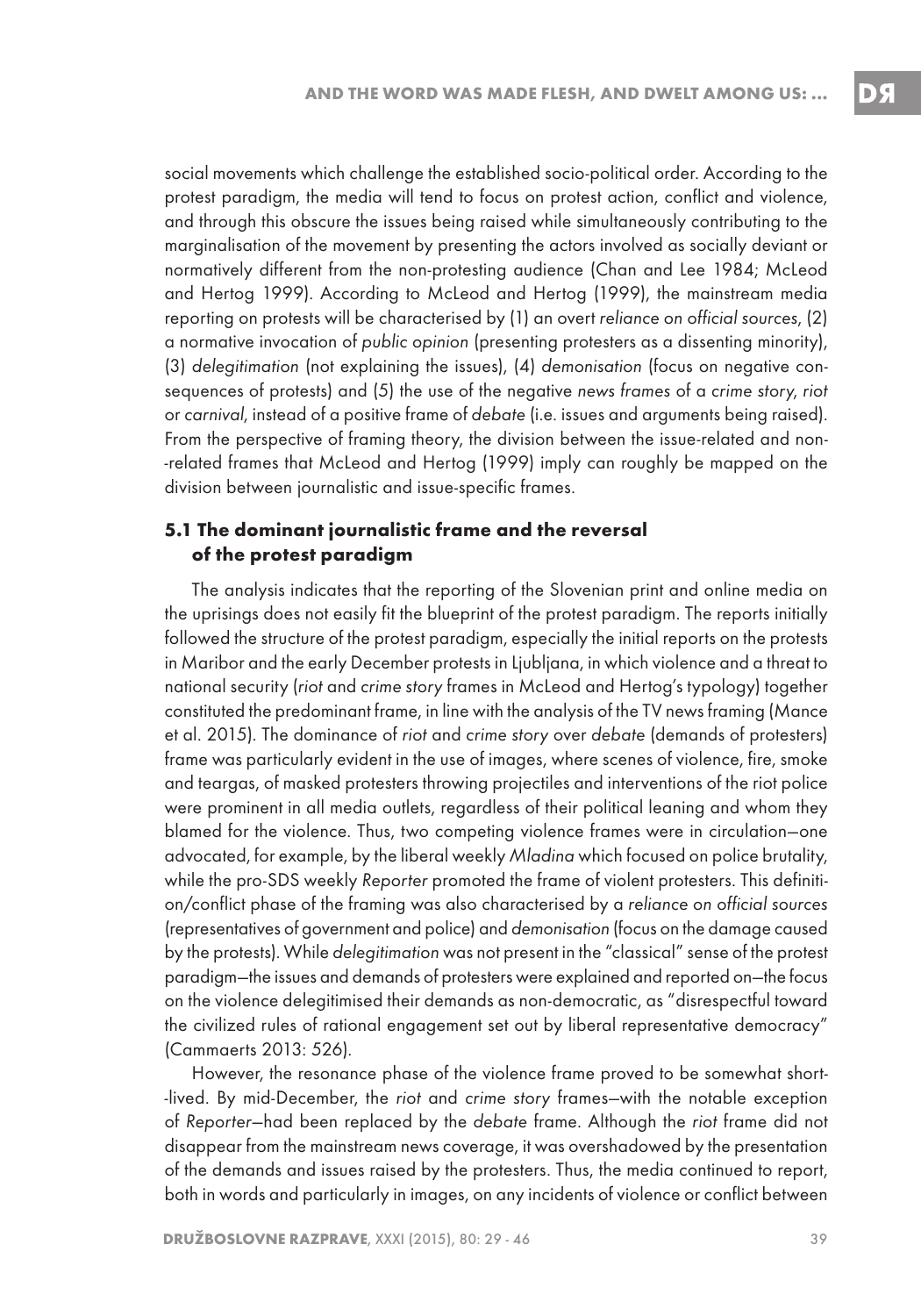protesters and police, and the violence continued to be used as a legitimising factor. It was precisely the abstention from the use of violence that made the demands of the protesters legitimate and enabled most of the media outlets (with the exception of Reporter) to draw the line between the "good" and "bad" protesters (e.g. extreme right-wing groups).

The emergence of the debate frame as the dominant media frame for covering the protests was characterised by a literal inversion of the protest paradigm (again, with the exception of the pro-SDS weekly Reporter). In the accounts of the protests during this stage, the official sources were marginalised—they gave way to the eyewitness accounts of journalists and to the opinions of the protesters. Representatives of various civil society groups and movements were sourced for statements, and the invocation of public opinion was achieved through numerous statements and opinions of the protesters (e.g. Dnevnik and Delo both published long articles presenting vox populi through the views of randomly selected protesters). These were not the bystander reports that would draw attention to the deviance from social norms typical of the protest paradigm; on the contrary, they were presentations of the opinions of people from all walks of social life, voicing common concerns and expressing common values and social norms. By continuously giving a voice to protesters, the media outlets represented them as defenders of the core values of the "we" community, of the values and ideals that inspired the struggle for Slovenian political independence, which were seen by the protesters as having been stolen from the people by the political elites. Put differently, the peaceful protesters were not represented as a threat to (liberal) democracy; precisely the opposite, they were advocates for more democracy.

#### **5.2 Zombies and the issue-specific frame of legitimate political representation**

By late December 2012, the debate frame was firmly in place as the dominant macro-level journalistic frame, and democratic governance (i.e. legitimate political representation) started emerging as the dominant issue-specific frame. It was precisely this issue-specific frame of democratic governance that became the target of the SDS's tweets during the first All Slovenian People's Uprising. Throughout the protests, the SDS continuously emphasised that the protests were part of a (ex-communist) conspiracy to overthrow a democratically elected government and argued that the opinions of the protesters were not representative of the political will of the general population. Thus, for example, during the first uprising, the SDS also tweeted that "Any single SDS MP received a higher number of votes than is the total number of protesters at the so-called all Slovenian uprising of the nation."

Essentially, the contestations over the dominant issue-specific frame can be described as a struggle between what Manin (in della Porta 2013: 24) calls "democracy of the parties" and "democracy of the people." The SDS's zombie tweet was part of this issue-specific frame contestation, and the metaphor was to function as a vivid framing device that would both promote a particular interpretation of the demands raised by the protesters and tie the interpretation of the ongoing political events within the established, pre-existing cognitive schema of conspiracy of the former political regime and the bi-polar division of the Slo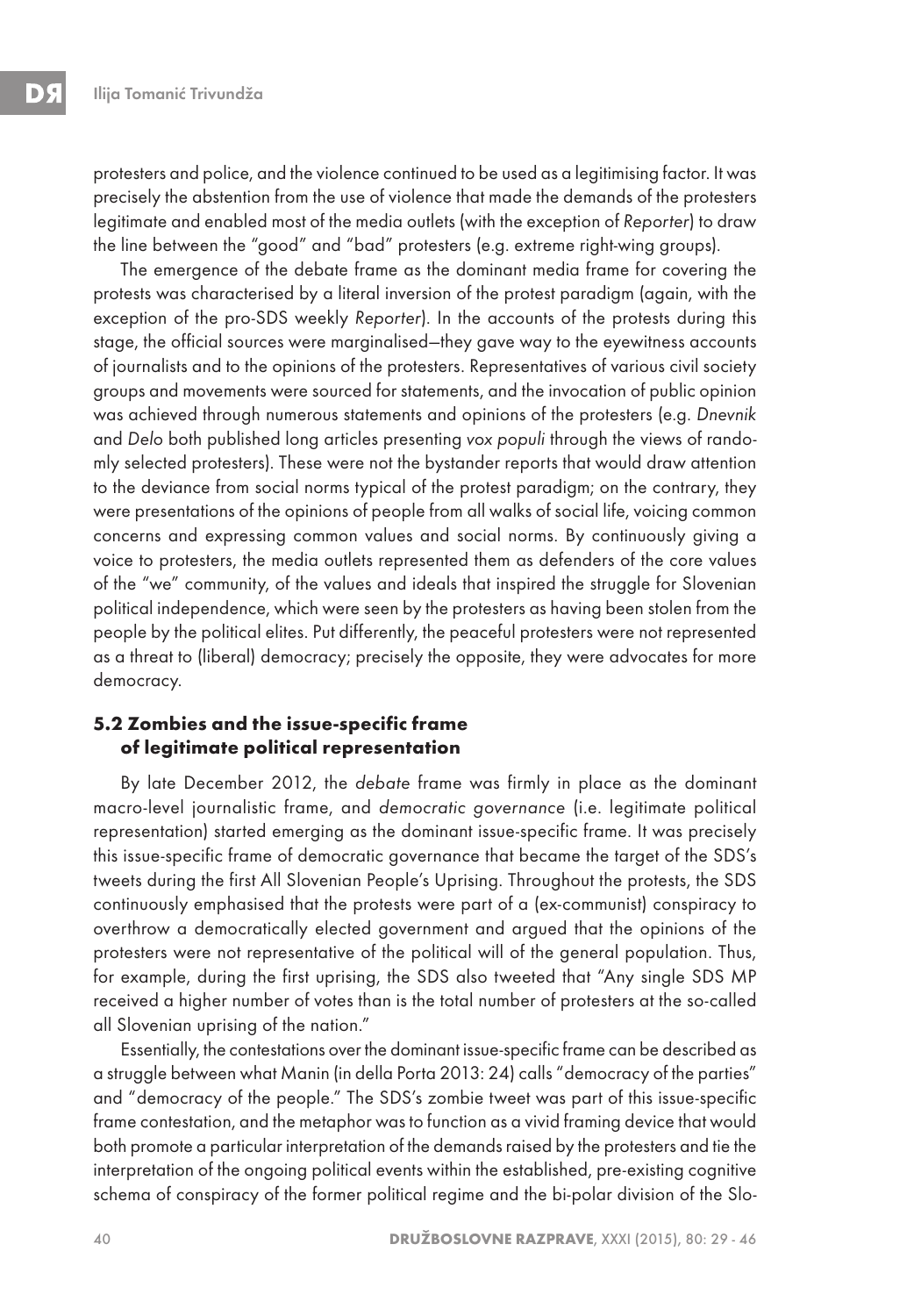venian political spectrum. If the zombie metaphor appears to have been unsuccessful in challenging the emerging issue-specific frame within the mainstream news reports on the protests, it did succeed in firmly securing the novel political demands being raised by the protesters within the bi-polar (and from the SDS's perspective, also Manichean) political spectrum. This division between the democratic "us" and the undemocratic "them" was evoked not only discursively but also with actions, such as organising a public gathering in support of the Prime Minister and his government on the same day that the third uprising took place.

The protesters as well as most of the mainstream media labelled the zombie metaphor as a sign of the arrogance of the political elite, as the unwillingness of the ruling party to listen to the concerns expressed by the citizens. The metaphor, which in the analysed articles is described as a cynical and arrogant insult, triggered two types of reactions from the protesters. The first reaction was the inversion of the claim, in statements and on protest posters, and especially in the visual modality of the protest signs and banners which displayed representatives of the political elite, and especially Prime Minister Janša and members of his cabinet, as "true" zombies. A prominent example of this is the 7 February cover of Mladina displaying zombified portraits of the seven leaders of the largest political parties with the caption, "Is there an alternative to the zombies?" The zombified portrait of the Prime Minister on that particular cover would later appear as a demonstration poster and in several photographs published in Delo, Dnevnik and on the two analysed websites displaying protest posters with a verbal or visual inversion of the metaphor (one often reproduced photograph, for example, depicts a zombified, green Janša behind bars). The second, and far more frequent and salient reaction to the metaphor, was the playful appropriation of the label. In the words of one protester, "We used zombies because we unfortunately had to. I wanted to explore other forms [. . .] but then it was natural that we adopted zombies. Everybody identified with them" (Dnevnik 2 February). The self-zombification of protesters that started as a reaction to an insult resulted in the migration of the textual metaphor into a visual and embodied one.

However, the embodied performances enacted by protesters dressed up as zombies (e.g. theatrical staging of an attack on demonstrators wearing white masks representing politicians, chaining of zombies to the gates of the National Bank, leading the protest marches through the streets of Ljubljana and their temporary "conquering" of public spaces) were not simply symbolic claims and playful theatrical acts aimed to liven up the protests. They were also media spectacles, performances intended to be mediated by the mainstream media. Or in the vocabulary of social movement theory, they were a repertoire of contentious action aimed at a particular media opportunity structure (Cammaerts 2012). However, once transformed into photographic representations, the images of zombies did not end up merely as the latest edition to what is usually a fairly standardised visual iconography of protests. The photographs of zombified protesters were not used only to report news on the protest activities but to have in the printed press. Thus, in the period between the uprisings, these images regularly appeared alongside analytical articles and political commentary, serving as a continuously present visual icon—a visualised, embodied metaphor of a political statement. In other words, the photographs of zombies came to

DЯ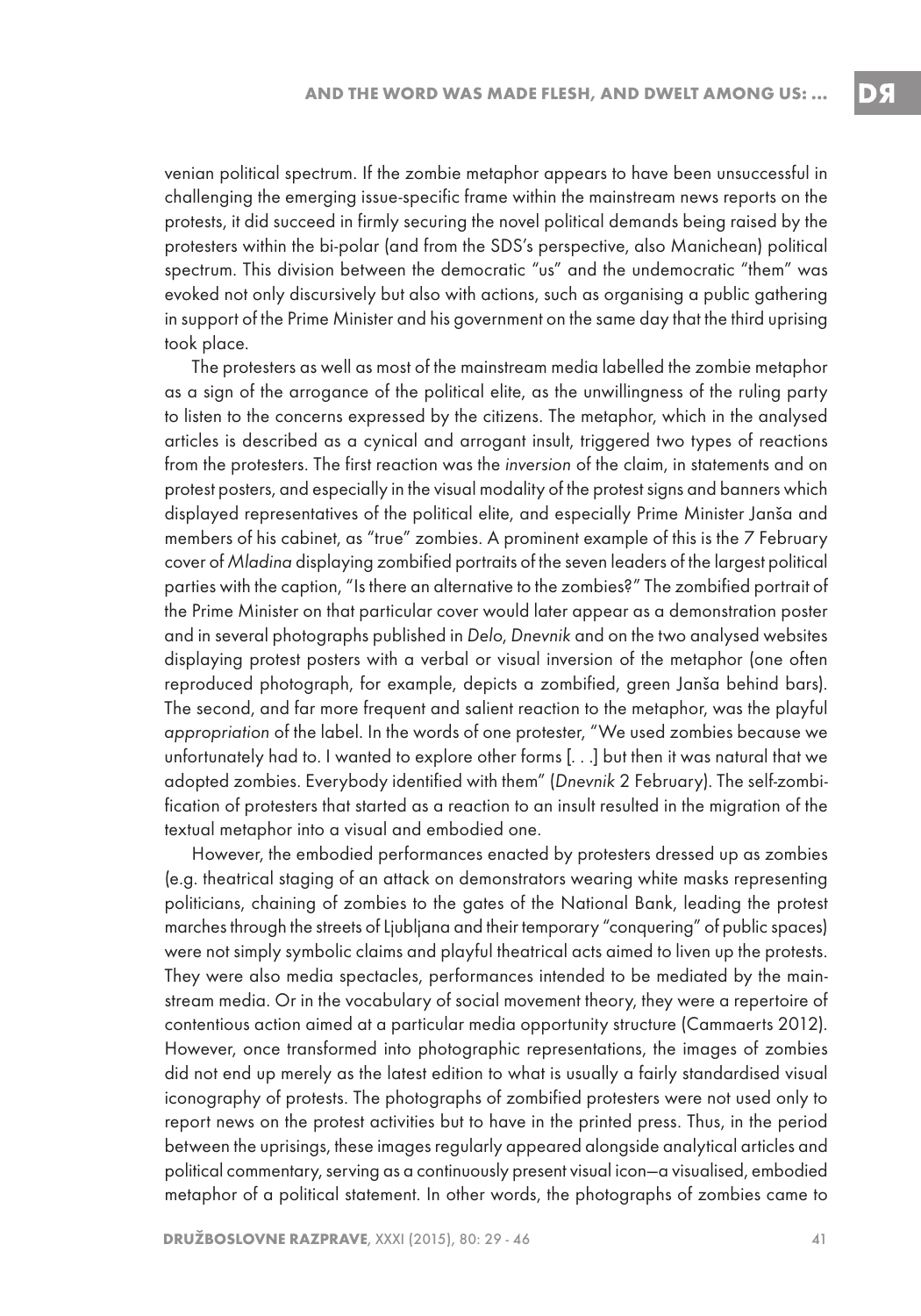serve as iconic visual reminders of the arrogance of the political elite, as a metaphor for the struggle for active citizenship, for the disconnection between the elites and citizens, and for the right to a voice. From the perspective of the protest paradigm, the media focus on zombies signals the possible introduction of yet another frame—that of protests as carnival. Yet the images of the zombie carnival are not typical images of the carnival frame of the protest paradigm, since the mask that is at the centre of the carnival—the zombie—already bears the imprint of a political statement, of the issues being raised.

# **6 Discussion**

This move from a monomodal verbal metaphor to an embodied, carnivalesque performance would certainly require further comparative research on the connection between transmodal metaphors and practices of public shaming and ridicule within contemporary citizen activism. It would also require a separate, although sketchy discussion within the framework of the present study. The move to carnivalesque performance is by no means unique to the uprisings. During the last two decades, social movements have increasingly been using various forms of carnivalesque direct action or tactical frivolity (e.g. interventions of Clandestine Insurgent Rebel Clown Army or Pink Fairies) to gain media visibility and public support, to avoid violent confrontations with police, but above all, to ridicule either figures of authority or the concept of authority itself. As Cammaerts (2012) notes, such a shift in the selection of available strategies for questioning social power and making political claims within a given epoch might signal a shift from a modernist repertoire of contentious action to a new repertoire that is much closer to what Tilly (1986) describes as the feudal repertoire, which relies more closely on performative and symbolic, on parodic reversal of roles, and on practices of public ridicule and shaming.

This "refeudalization" of contemporary forms of contentious action can be linked to a certain "refeudalization" of contemporary politics. In times when the democratic deficit is growing at a similar pace as social inequality, the increased favouring of the feudal-like repertoire of contentious action might be understood as a response to what Habermas (1962/1991) described as the refeudalization of the public sphere. Admittedly, Habermas' refeudalization thesis needs to be adapted to account for the contemporary conditions of public communication, but his basic underlying arguments are still valid today. Namely, that in the conditions of the growing power of market-driven capitalism, the public sphere becomes dominated by commercial interests that eschew critical publicity in favour of commercial spectacle and the public display of power of the increasingly self-sufficient political elites. With the growing influence of the market over the past three decades, the ability of citizens and the willingness of the political elites to control the dominance of capital through public administration have greatly decreased, leading to a situation in which major legislative decisions are (preferably) confined to arkanum, without much media exposure or informed critical public debate. An illustrative example of this is the present negotiations on the Transatlantic Trade and Investment Partnership (TTIP), where the policy of closed doors was defended with an argument that the agreement is too complex for the public to understand. Within the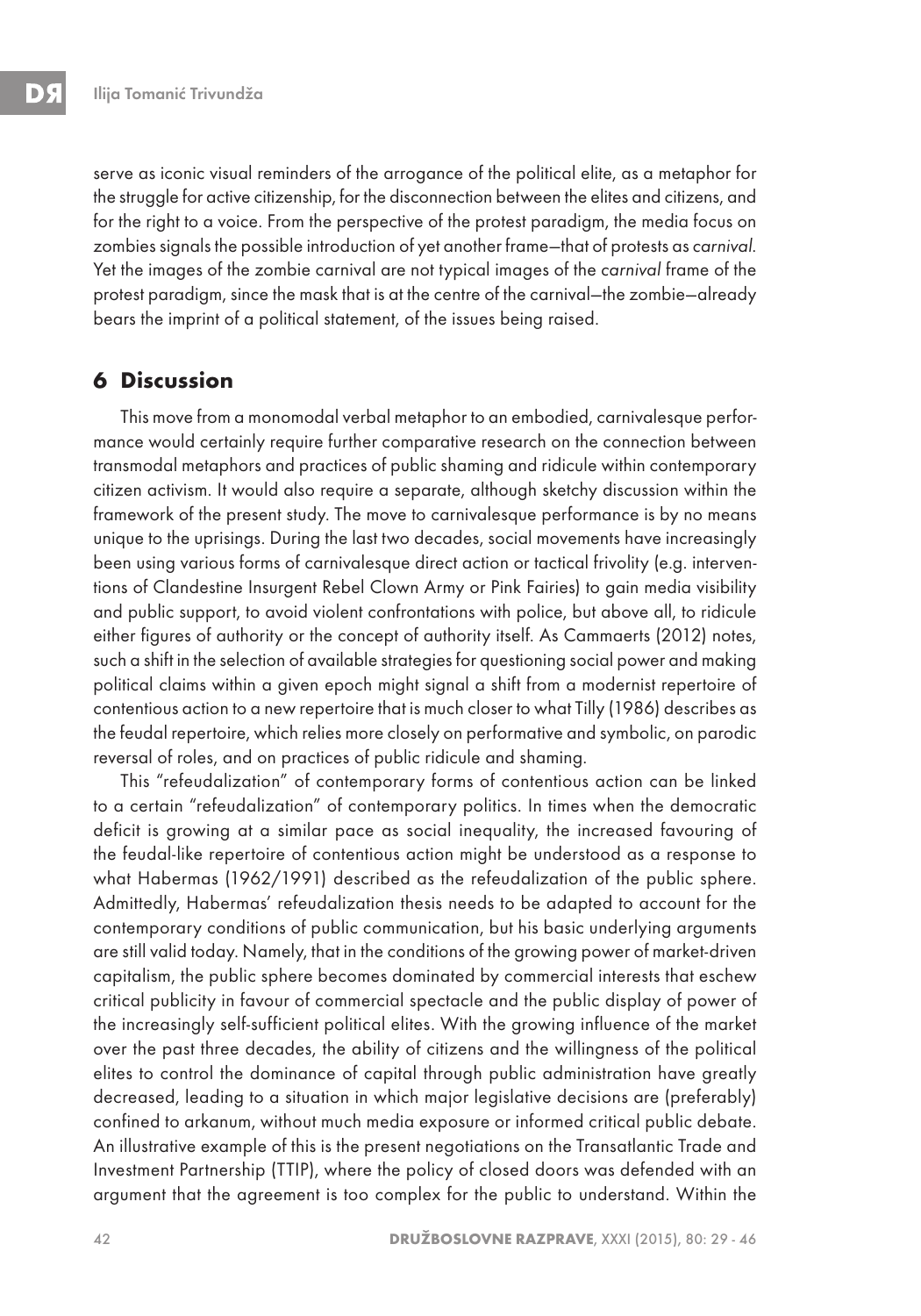same context, the increased detachment of technocratic and political elites from citizens is illustrated by EU Trade Commissioner's Cecilia Malmström's response to a question on public critique of TTIP, where she stated the following: "I do not take my mandate from the European people" (Hilary 2015).

As it is used here, the refeudalization describes a process whereby the political elites become increasingly detached from the citizens, where major political decisions are a matter of negotiations with representatives of the economic system, rather than the social system, and where citizens are, apart from the periodical plebiscitary support of political elites during elections, reduced to a mere audience for the spectacle of power, much akin to the representative publicness of the ancien regime. It is true that especially since the proliferation of the Internet and social media, the conditions of public communication have changed: the public is no longer entirely cut off from the circulation of information, there are (limited) spaces for critical publicity and public reasoning, and the public possesses some means for communicative and political organisation and mobilisation. However, refeudalization, to a large degree, remains characteristic of the mainstream media, partly because of the economic conditions and partly due to the journalistic routines of news production. The case of the All Slovenian People's Uprisings shows that the refeudalization of the public sphere is not absolute—that the present communicative spaces do offer some space for critical public reasoning—but it also indicates that the opinions aimed at radically challenging the political establishment require the collaboration of mainstream media in order to achieve political efficacy. In the case of the uprisings, it was the change in the mainstream media reporting (framing) of the events, the rejection of supporting the representative role of the public display of the power of political elites embedded within the routine practices of news reporting that enabled the public to become more than a passive spectator of the display of institutionalised power, akin to what Habermas described as representative publicness.

Therefore, one of the central questions that future research on transmodal metaphors should address is whether the move towards the more feudal repertoire of contentious action is indeed an effective method of challenging the less accountable and, by extension, more feudal-like forms of political power. From this perspective, it seems apt that the zombified protesters chose to name the ruling political elite after the most aristocratic figure of the monster pantheon—the vampire. But can zombies (the masses, the discontent citizens) really defeat vampires (the political elite) by moving from inserting critical discourse into the public sphere to carnivalesque performance? Or do performative, symbolic shaming and ridicule mark the zenith of the "actual" power of the discontent citizenry? Performative and carnivalesque might indeed help to transform anger and frustration into group solidarity and turn the world upside down, but such a disruption would only be temporary. The problem with the carnival is, as Fletcher (2009: 233) points out, precisely that it is not a revolution.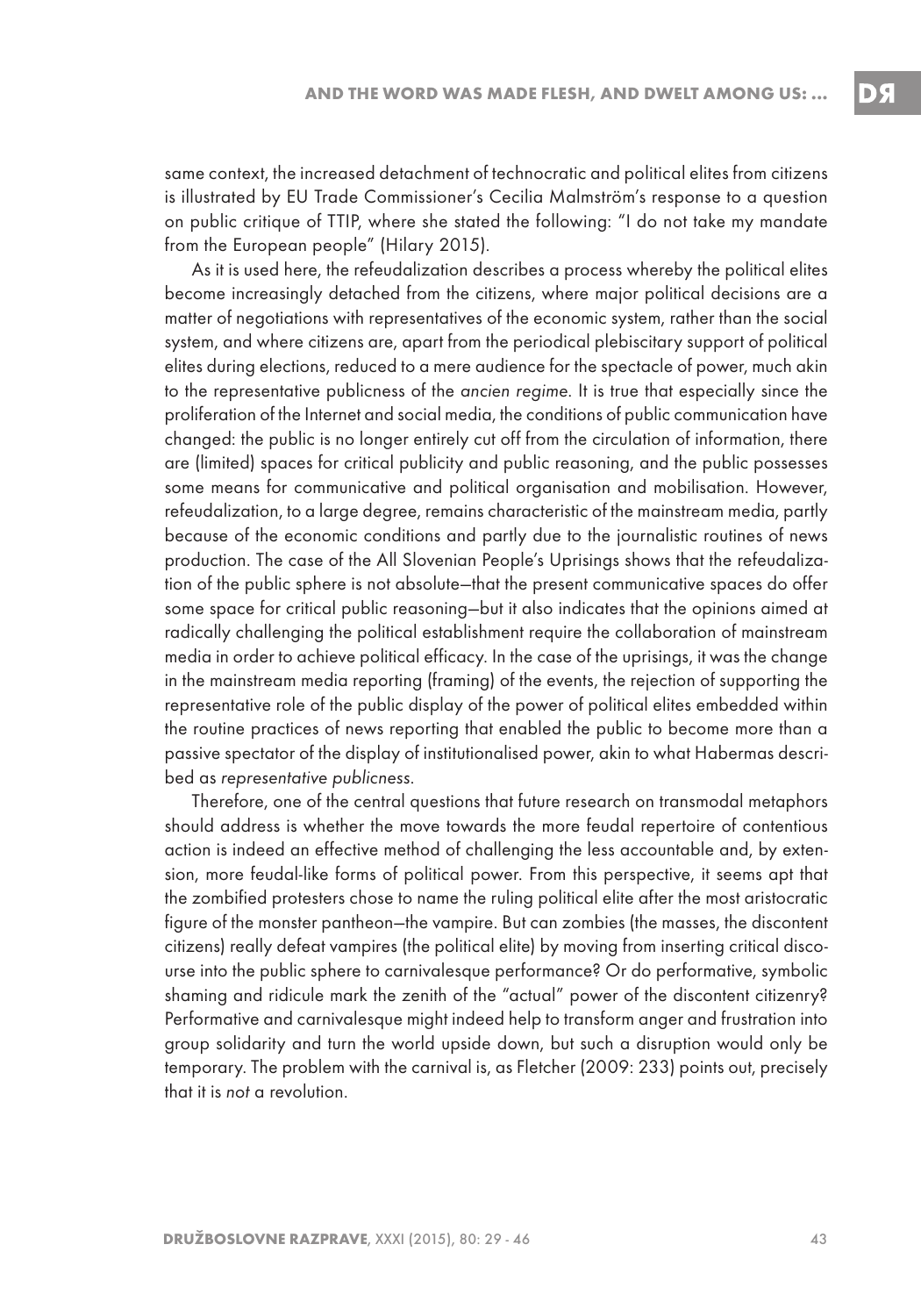# **7 Conclusion**

This article argued for the necessity of a more complex approach to the study of political metaphors in order to capture the many roles and modalities which they acquire when they are used in societal power struggles. Building on the case study of the zombie metaphor, the concept of a transmodal metaphor was introduced to account for the ability of a metaphor to move from a monomodal utterance to multimodal representations and embodied performances. The results of the qualitative framing analysis show that the zombie metaphor, once appropriated by the protesters, played a prominent role as a framing device in securing the issue-specific frame of democratic governance and supported the macro-level journalistic frame of the protests as debate.

# **Bibliography**

- Bishop, Kyle W. (2010): American Zombie Gothic: The Rise and Fall (and Rise) of the Walking Dead in Popular Culture. Jefferson and London: McFarland & Co. Publishers.
- Burns, Alex and Eltham, Ben (2009): Twitter Free Iran: an Evaluation of Twitter's Role in Public Diplomacy and Information Operations in Iran's 2009 Election Crisis. In: Communications Policy & Research Forum 2009, 19th-20th November 2009, University of Technology, Sydney.
- Cammaerts, Bart (2012): Protest logics and the mediation opportunity structure. European journal of communication, 27 (2): 117–134.
- Cammaerts, Bart (2013): The mediation of insurrectionary symbolic damage: The 2010 U.K. student protests. The international journal of Press/Politics, 18 (4): 525–548.
- Chan, Joseph Man and Lee, Chin-Chuan (1984): Journalistic paradigms on civil protests: A case study of Hong Kong. In A. Arno and W. Dissanayake (eds.): The news media in national and international conflict: 183–202. Boulder: Westview Press.
- della Porta, Donatella (2013): Bridging research on democracy, social movements and communication. In B. Cammaerts, P. McCurdy and A. Mattoni (eds.): Mediation and Protest Movements: 23–54. Bristol: Intellect.
- El Refaie, Elisabeth (2003): Understanding visual metaphor: the example of newspaper cartoons. Visual communication, 2 (1): 75–95.
- Entman, Robert. M. (1993): Framing: Toward a Clarification of a Fractured Paradigm. Journal of Communication, 43 (4): 51–58.
- Entman, Robert M. (2004): Projections of Power: Framing News, Public Opinion, and US Foreign Policy. Chicago: University of Chicago Press.
- Fletcher, John (2009): Of Minutemen and Rebel Clown Armies: Reconsidering Transformative Citizenship. Text and performance, 29 (3): 221–239.
- Habermas, Jürgen 1962/1991 The Structural Transformation of the Public Sphere. An Inquiry into a Category of Bourgeois Society. Cambridge: MIT Press.
- Forceville, Charles (1996): Pictorial metaphor in advertisement. London: Routledge.
- Forceville, Charles (2009): Non-verbal and multimodal metaphor in a cognitivist framework: Agendas for research. In C. J. Forceville, and E. Urios-Aparisi (eds.): Multimodal Metaphor: 19–42. Berlin, New York: Mouton de Gruyter.
- Gamson, William A. and Modigliani, Andre. (1989) Media discourse and public opinion on nuclear power: a constructionist approach. The American Journal of Sociology, 95 (1): 1–37.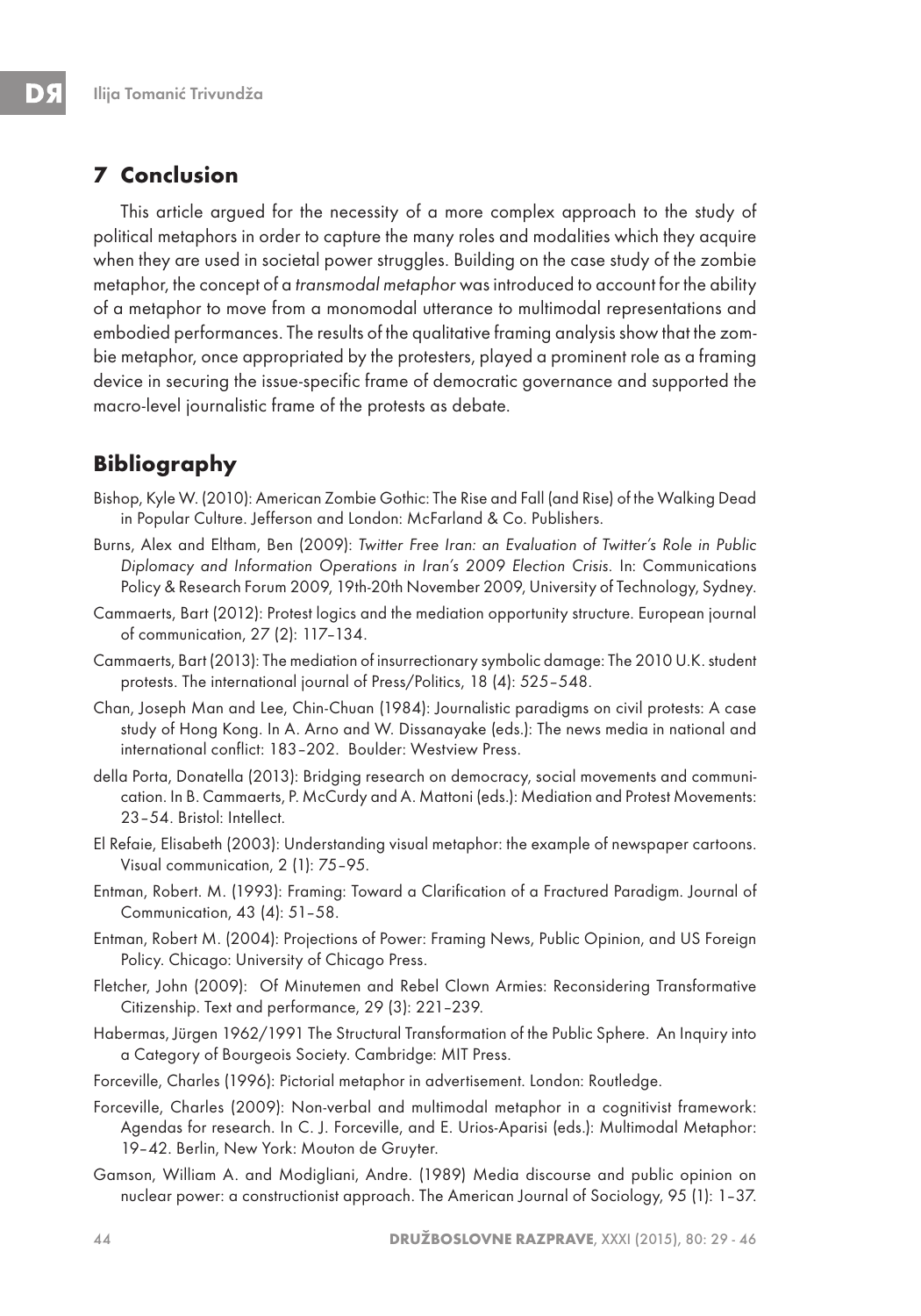- Gibbs, Raymond W. (Ed.) (2008): The Cambridge handbook of metaphor and thought. Cambridge: Cambridge University Press.
- Golbeck Jennifer, Justin M. Grimes and Anthony Rogers (2010): Twitter Use by the US Congress. Journal of the American Society for Information Science and Technology, 61 (8): 1612–1621.
- Graham, Todd, Marcel Broersma, Karin Hazelhoff, and Guido van't Haa (2013): Between Broadcasting Political Messages and Interacting With Voters. The Use of Twitter during the 2010 UK General Election Campaign. Information, Communication & Society, 16 (5): 692–716.
- Hermida, Alfred (2010): Twittering the news: The emergence of ambient journalism. Journalism practice, 4 (3): 297–308.
- Hilary, John (2015): I didn't think TTIP could get any scarier, but then I spoke to the EU official in charge of it. The Independent, 15 October 2015. Available from: http://www.independent. co.uk/voices/i-didn-t-think-ttip-could-get-any-scarier-but-then-i-spoke-to-the-eu-official-in-charge- -of-it-a6690591.html (Accessed 2.11.2015)
- Kee, Chera (2011): "They are not men . . . they are dead bodies!": From Cannibal to Zombie and Back Again. In Christie, Deborah and S. J. Lauro (eds.): Better Off Dead: The Evolution of the Zombie as Post-Human: 8–23. New York: Fordham University Press.
- Larsson, Anders Olof, and Moe, Hallvard (2012): Studying Political Microblogging: Twitter Users in the 2010 Swedish Election Campaign. New Media & Society, 14 (5): 729–747.
- Lauro, Sarah Juliet (2011): Zombie (r)evolution. In Christie, Deborah and S. J. Lauro (eds.): Better Off Dead: The Evolution of the Zombie as Post-Human: 231–235. New York: Fordham University Press.
- Lim, Merlyna (2012): Clicks, Cabs, and Coffee Houses: Social Media and Oppositional Movements in Egypt, 2004–2011. Journal of Communication, 62: 231–248.
- Mance, Boris, Jernej Amon Prodnik, Sašo Slaček Brlek, Igor Vobič (2015): Framing of the "all-Slovene People's Uprising in TV News Program of RTV Slovenia. Paper presented at 8th CEECOM conference, Zagreb, 12-14 June 2015.
- McCombs, Maxwell (2005): A Look at Agenda-setting: Past, Present and Future. Journalism Studies, 6 (4): 543–557.
- McLeod, Douglas. M. and Hertog, James K. (1999): Social control and the mass media's role in the regulation of protest groups: The communicative acts perspective. In D. Demers, and K. Viswanath (eds.): Mass media, social control and social change: 305–330 Ames: Iowa State University Press.
- Meraz, Sharon and Papacharissi, Zizi (2013): Networked Gatekeeping and Networked Framing on #egypt. The International Journal of Press/Politics, 18 (2): 138–166.
- Lakoff, George and Johnson, Mark (1980): Metaphors We Live By. Chichago: Chichago University Press.
- Miller, M. Mark and Parnell Riechert, Bonnie (2003): The Spiral of Opportunity and Frame Resonance: Mapping the Issue Cycle in News and Public Discourse. In: S. D. Reese, O. H. Gandy and A. E. Grant (eds.): Framing Public Life: Perspectives on Media and Our Understanding of the Social World: 107–121. Mahwah NJ: Lawrence Erlbaum.
- Reese, Stephen D. (2001): Prologue Framing Public Life: A Bridging Model for Media Research. In: S. D. Reese, O. H. Gandy and A. E. Grant (eds.): Framing Public Life: Perspectives on Media and Our Understanding of the Social World: 7–31. New Jersey: Lawrence Erlbaum Associates.
- Reese, Stephen D. (2009): Finding Frames in a Web of Culture: The Case of the War on Terror. In: P. D'Angelo and J. A. Kuypers (eds.): Doing News Framing Analysis: Empirical and Theoretical Perspectives: 7–42. New York and London: Routledge.